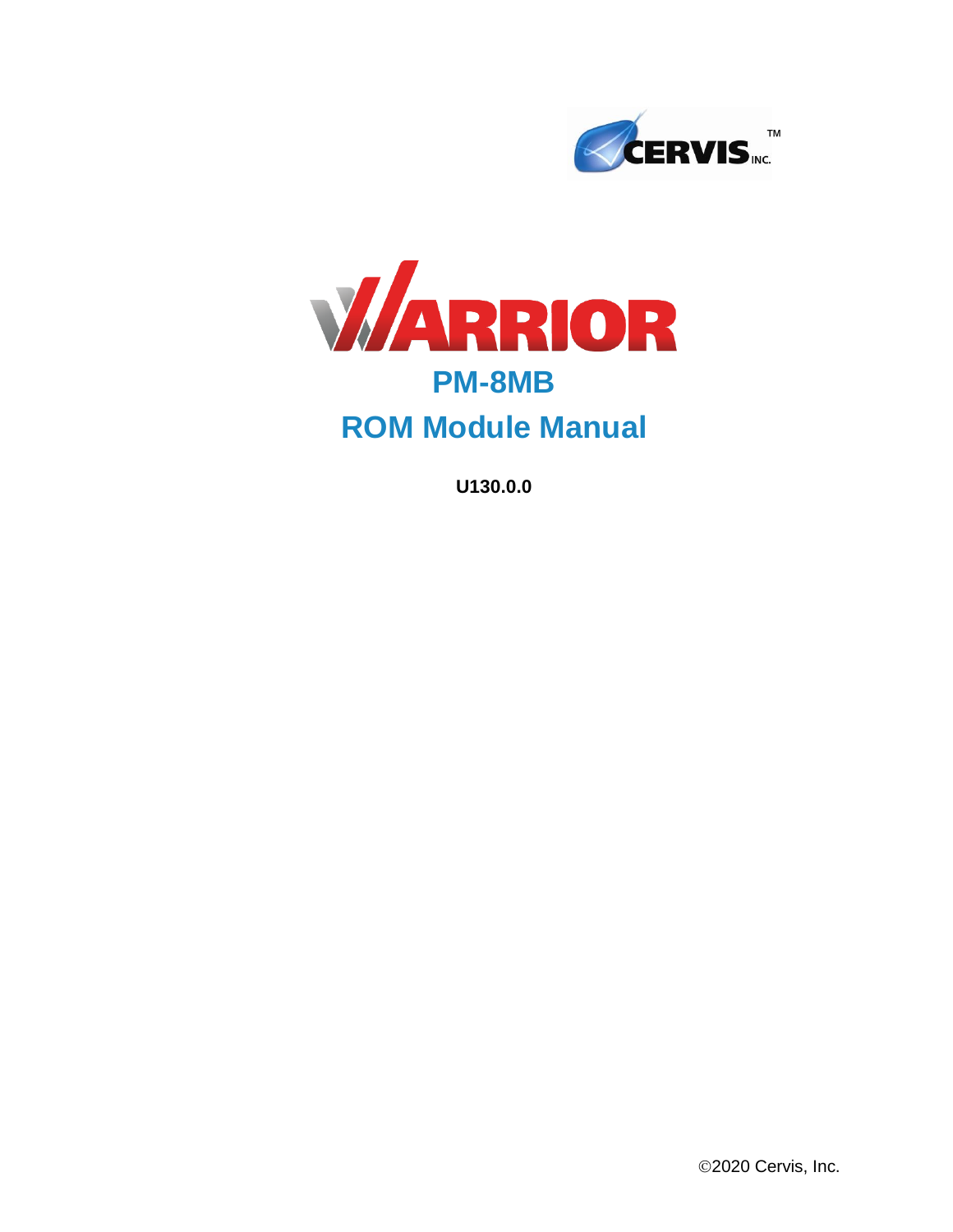

**This document is the property of Cervis, Inc. and cannot be copied, modified, e-mailed, or reproduced without the express prior written consent of Cervis, Inc.**

**Cervis, Inc. reserves the right to change this manual or edit, delete, or modify any information without prior notification.**

#### **FCC Statements**

**15.19 – Two Part Warning**

- **This device complies with Part 15 of the FCC rules. Operation is subject to the following two conditions:**
	- **(1) This device may not cause harmful interference and (2) This device must accept any interference received, including interference that may cause undesired operation.**

#### **15.21 – Unauthorized Modification**

**NOTICE: The manufacturer is not responsible for any unauthorized modifications to this equipment made by the user. Such modifications could void the user's authority to operate the equipment.**

#### **15.105(b) – Note:**

**This equipment has been tested and found to comply with the limits for a Class B digital device, pursuant to Part 15 of the FCC Rules. These**  limits are designed to provide reasonable protection against harmful interference in a residential installation. This equipment generates, uses and<br>can radiate radio frequency energy and, if not installed and used in accor **communications. However, there is no guarantee that interference will not occur in a particular installation. If this equipment does cause harmful interference to radio or television reception, which can be determined by turning the equipment off and on, the user is encouraged to try to correct the interference by one or more of the following measures:**

- **Reorient or relocate the receiving antenna.**
- **Increase the separation between the equipment and receiver.**<br>Connect the equipment into an outlet on a circuit different from
	- **Connect the equipment into an outlet on a circuit different from that to which the receiver is connected.**

#### **Industry Canada Statement**

his device complies with Canadian RSS-210.

The installer of this radio equipment must ensure that the antenna is located or pointed such that it does not emit RF field in excess of Health Canada limits for the general population; consult Safety Code 6, obtainable from Health Canada's website https://www.canada.ca/en/healthcanada/services/environmental-workplace-health/reports-publications/radiation/safety-code-6-health-canada-radiofrequency-exposure-guidelinesenvironmental-workplace-health-health-canada.html.

*Le présent appareil est conforme à la norme CNR-210 d'Industrie Canada.*

Le programme d'installation de cet équipement radio doit s'assurer que l'antenne est située ou fait telle qu'elle n'émet pas de champ RF dépassant les *limites de Santé Canada pour la population générale ; consulter le Code de sécurité 6, disponible auprès de Santé Canada site Web https://www.canada.ca/en/health-canada/services/environmental-workplace-health/reports-publications/radiation/safety-code-6-health-canada-*

*radiofrequency-exposure-guidelines-environmental-workplace-health-health-canada.html.*

#### **Industry Canada Statement**

This device complies with Industry Canada licence-exempt RSS standard(s). Operation is subject to the following two conditions: (1) this device may not cause interference, and (2) this device must accept any interference, including interference that may cause undesired operation of the device.

*Le présent appareil est conforme aux CNR d'Industrie Canada applicables aux appareils radio exempts de licence. L'exploitation est autorisée aux deux conditions suivantes : (1) l'appareil ne doit pas produire de brouillage, et (2) l'utilisateur de l'appareil doit accepter tout brouillage radioélectrique subi, même si le brouillage est susceptible d'en compromettre le fonctionnement.*

#### **IC Unlicensed Devices EIRP Statements for Removable Antennas**

Part 1: Under Industry Canada regulations, this radio transmitter may only operate using an antenna of a type and maximum (or lesser) gain<br>approved for the transmitter by Industry Canada. To reduce potential radio interfer

*Partie 1 : Conformément à la réglementation d'Industrie Canada, le présent émetteur radio peut fonctionner avec une antenne d'un type et d'un gain maximal (ou inférieur) approuvé pour l'émetteur par Industrie Canada. Dans le but de réduire les risques de brouillage radioélectrique à l'intention des autres utilisateurs, il faut choisir le type d'antenne et son gain de sorte que la puissance isotrope rayonnée équivalente (P.I.R.E.) ne dépasse pas l'intensité nécessaire à l'établissement d'une communication satisfaisante.*

**Part 2: This radio transmitter (LOBSRF-310) has been approved by Industry Canada to operate with the antenna type listed below with the maximum permissible gain and required antenna impedance for each antenna type indicated. Antenna types not included in this list, having a gain greater than the maximum gain indicated for that type, are strictly prohibited for use with this device.**

Partie 2 : Le présent émetteur radio (LOBSRF-310) a été approuvé par Industrie Canada pour fonctionner avec les types d'antenne énumérés ci-dessous et ayant un gain admissible maximal et l'impédance requise pour chaque type d'antenne. Les types d'antenne non inclus dans cette liste, ou dont le gain est<br>supérieur au gain maximal indiqué, sont strictement interdits pour l'

> This product may contain material that may be hazardous to human health and the environment. In compliance with EU Directive 2002/96/EC on Waste Electrical and Electronic Equipment (WEEE):

- Do not dispose of the product as unsorted municipal waste.
- This product should be recycled in accordance with local regulations. Contact local authorities for detailed information.
- This product may be returnable to the distributor for recycling. Contact your distributor for details.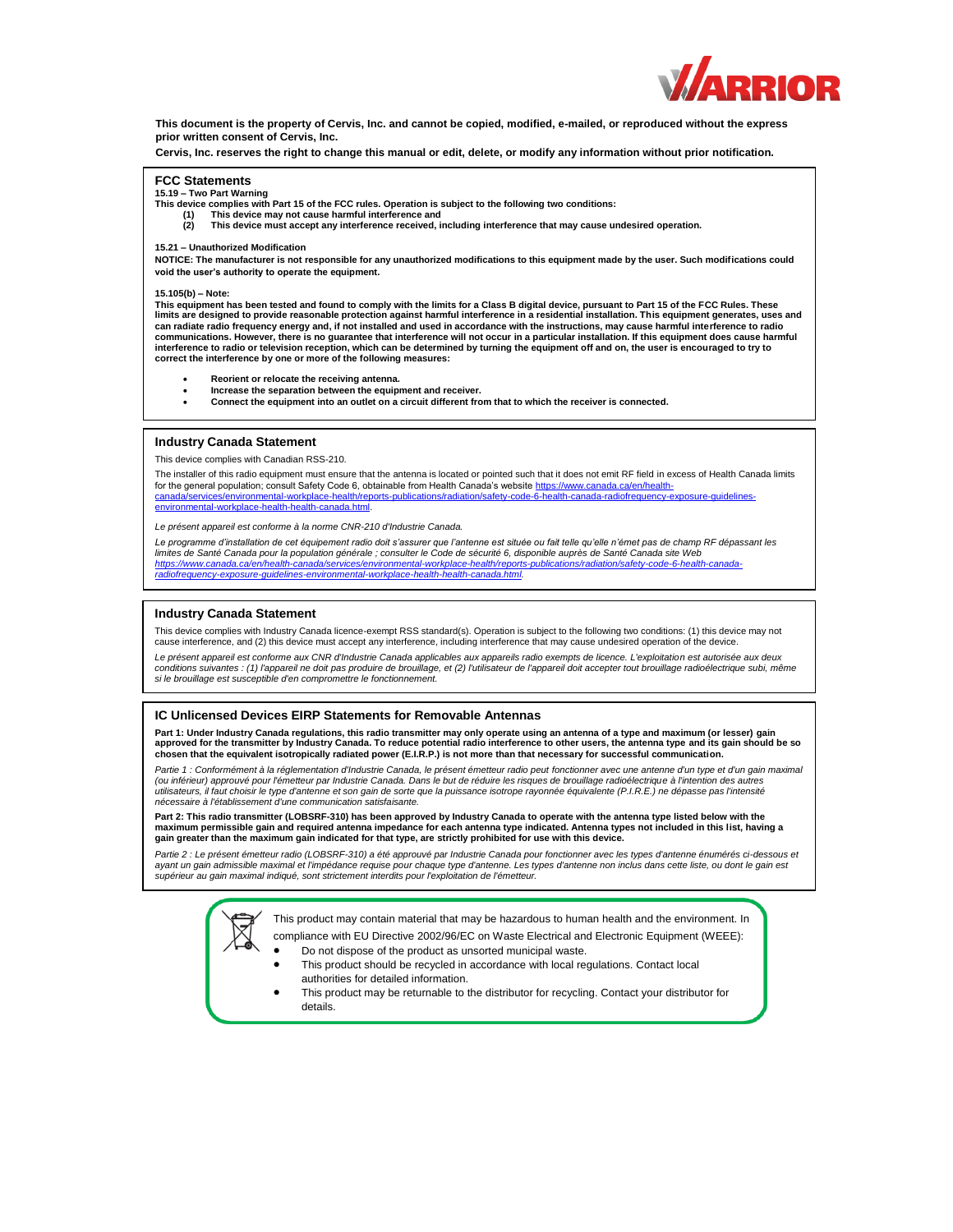

### <span id="page-2-0"></span>**Table of Contents**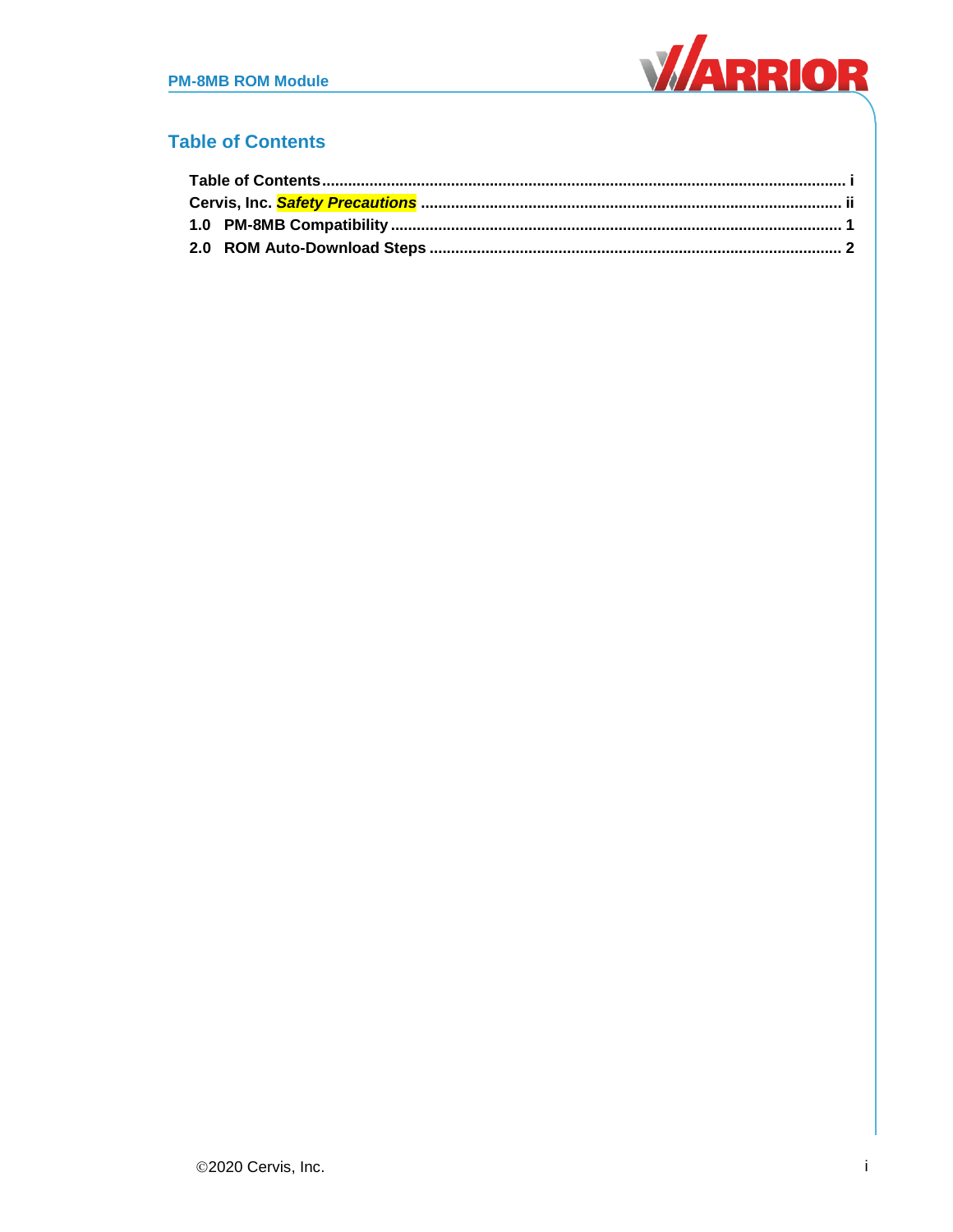

### <span id="page-3-0"></span>**Cervis, Inc.** *Safety Precautions*

- *Read and follow all instructions.*
- *Failure to abide by Safety Precautions may cause equipment failure, loss of authority to operate the equipment, and personal injury.*
- *Use and maintain proper wiring. Follow equipment manufacturer instructions. Improper, loose, and frayed wiring can cause system failure, equipment damage, and intermittent operation.*
- *Changes or modifications made to equipment not expressly approved by the manufacturer will void the warranty.*
- *Equipment owner/operators must abide by all applicable Federal, State, and Local*  laws concerning equipment installation and operation. Failure to comply could result *in penalties and could void user authority to operate the equipment.*
- *Make sure that the machinery and surrounding area is clear before operating. Do not activate the remote control system until certain that it is safe to do so.*
- *Turn off the transmitter and disconnect power from the receiver before attempting any maintenance. This will prevent accidental operation of the controlled machinery.*
- *Use a damp cloth to keep units clean. Remove mud, concrete, dirt, etc. after use to prevent obstructing or clogging the buttons, levers, wiring, and switches.*
- *Do not allow liquid to enter the transmitter or receiver enclosures. Do not use highpressure equipment to clean the transmitter or receiver.*
- *Disconnect the receiver before welding on the machine. Failure to disconnect the receiver may cause destruction of or damage to the receiver.*
- *Operate and store units only within the specified operation and storage temperatures defined in this document's specifications.*
- *Keep high-energy radio frequency (RF) devices away from transmitters. For instance, activating high-power communication radios close to transmitters can cause interference and "false" circuit activation.*
- *Do not key two-way radios while using the transmitter.*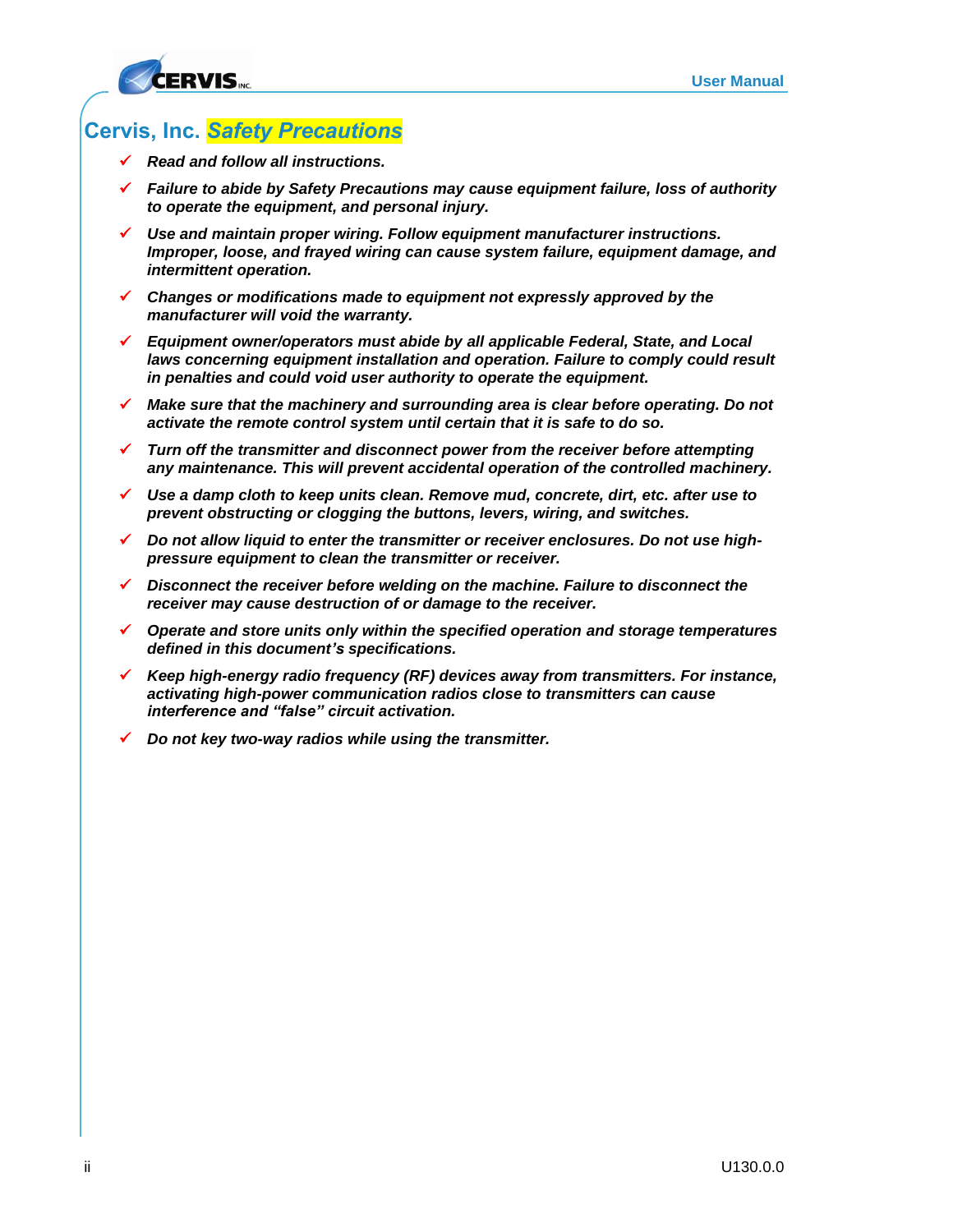

# <span id="page-4-0"></span>**1.0 PM-8MB Compatibility**

Latest releases of the WARRIOR MU-6E receiver and CB-xW transmitters now provide support for **PM-8MB** ROM module functionality. The **PM-8MB** ROM module is a small readonly memory PCB that can be used to automatically install a set of target files onto a Warrior device. The **PM-8MB** ROM module must be plugged into the ROM header on the appropriate product. Please see specific product documentation below for location of the ROM read header.

The **PM-8MB** ROM module and header should be keyed, but, even if the module is installed incorrectly no damage should occur to the module or system.

If updating an MU-6E receiver the header connection location to plug the **PM-8MB** ROM into on the motherboard is identified below (labeled PM-8MB).

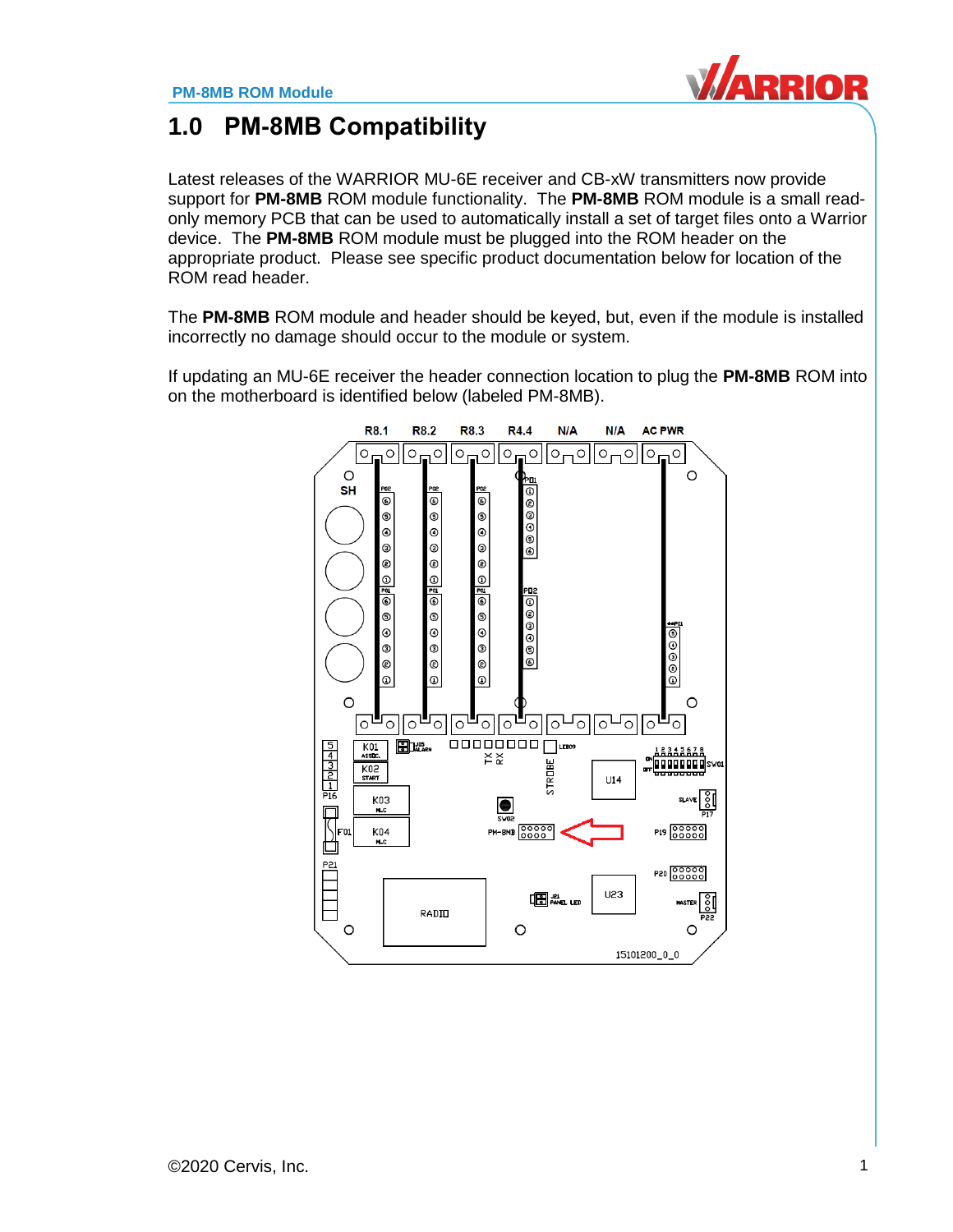

If updating an CB-xW transmitter the header connection location to plug in the **PM-8MB** ROM on the motherboard is identified below (labeled P02).



The **PM-8MB** ROM is designed to contain all target files necessary for a single MU-x6E + CB-xW system. The **PM-8MB** ROM has been limited to hold only one copy of each target however. The **PM-8MB** ROM cannot hold files for more than one system, it can only be loaded with files to service one 'project's' hardware. This is due to the auto-download feature requiring no user interaction.

Each target (transmitter or receiver) will select and interact only with target files on the **PM-8MB** ROM module that are compatible.

## <span id="page-5-0"></span>**2.0 ROM Auto-Download Steps**

- STEP 1: Power down or remove power from the unit being worked with.
- STEP 2: Plug in the **PM-8MB** ROM in the header location identified above for the product being worked with.
- STEP 3: POWER the unit being worked with up.

See specific product manual for power up of device being worked with.

At power up of the target device if the **PM-8MB** ROM is present the system will attempt to copy each target file from the ROM to the target device. During this process the LEDs on the target device will 'walk' sequentially and the LED on the **PM-8MB** ROM will rapidly flash (or appear to be on solid). When the update has completed the LEDs on the target device will all flash in unison and the LED on the **PM-8MB** ROM will turn off.

STEP 4: Once the upload is complete power the unit being worked with down again and remove the **PM-8MB** ROM module.

If the **PM-8MB** ROM is left installed the system will again perform the auto-download function on the next start.

If the auto-download is interrupted from a power outage or other fault the system will likely be left in a state that will prevent it from operating normally. The auto-download procedure can simply be restarted.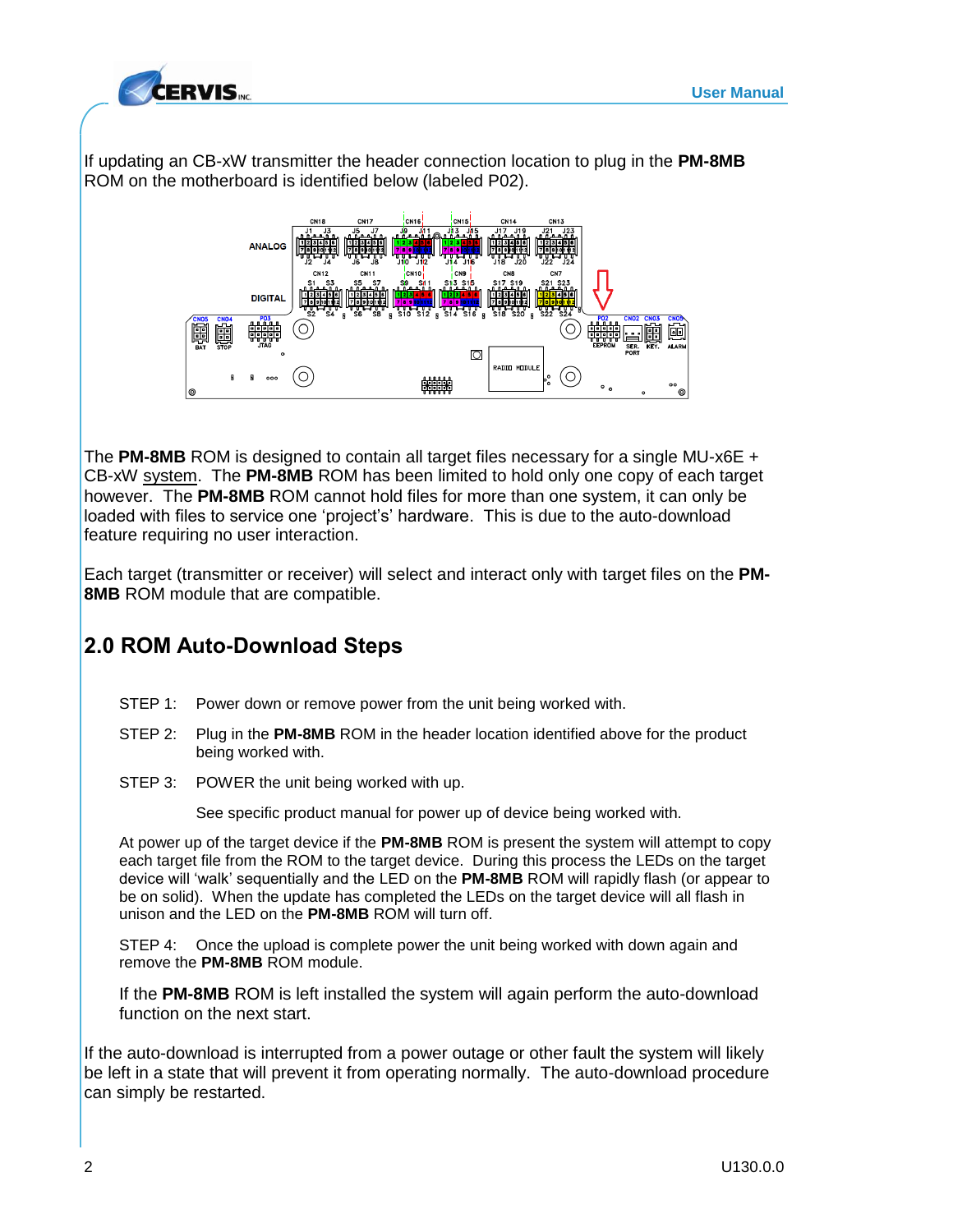



- It is important to manage the files downloaded into a device properly
- KEEP ALL **PM-8MB** ROM MODULE UNDER MANAGEMENT CONTROL/SUPERVISION: DESTROY OLD VERSIONS
- Only trained personnel should preform the process of downloading files into a device
- Improper management of files, loading the wrong file into a device can result in functionality that is not expected
- If you are uncertain of compatibility of files to the project that is being worked with call customer service prior to proceeding. (724) 741-9010.
- File uploads / changes can and will most likely change the behavior of the machine
- TEST ALL FUNCTIONALITY PRIOR TO RELEASING CONTROL OF MACHINE TO **OPERATORS**
- TRAIN ALL OPERATORS ON CHANGES MADE BY FILE DOWNLOADS
- WHEN IN DOUBT CALL CERVIS FOR SUPPORT (724) 741-9000